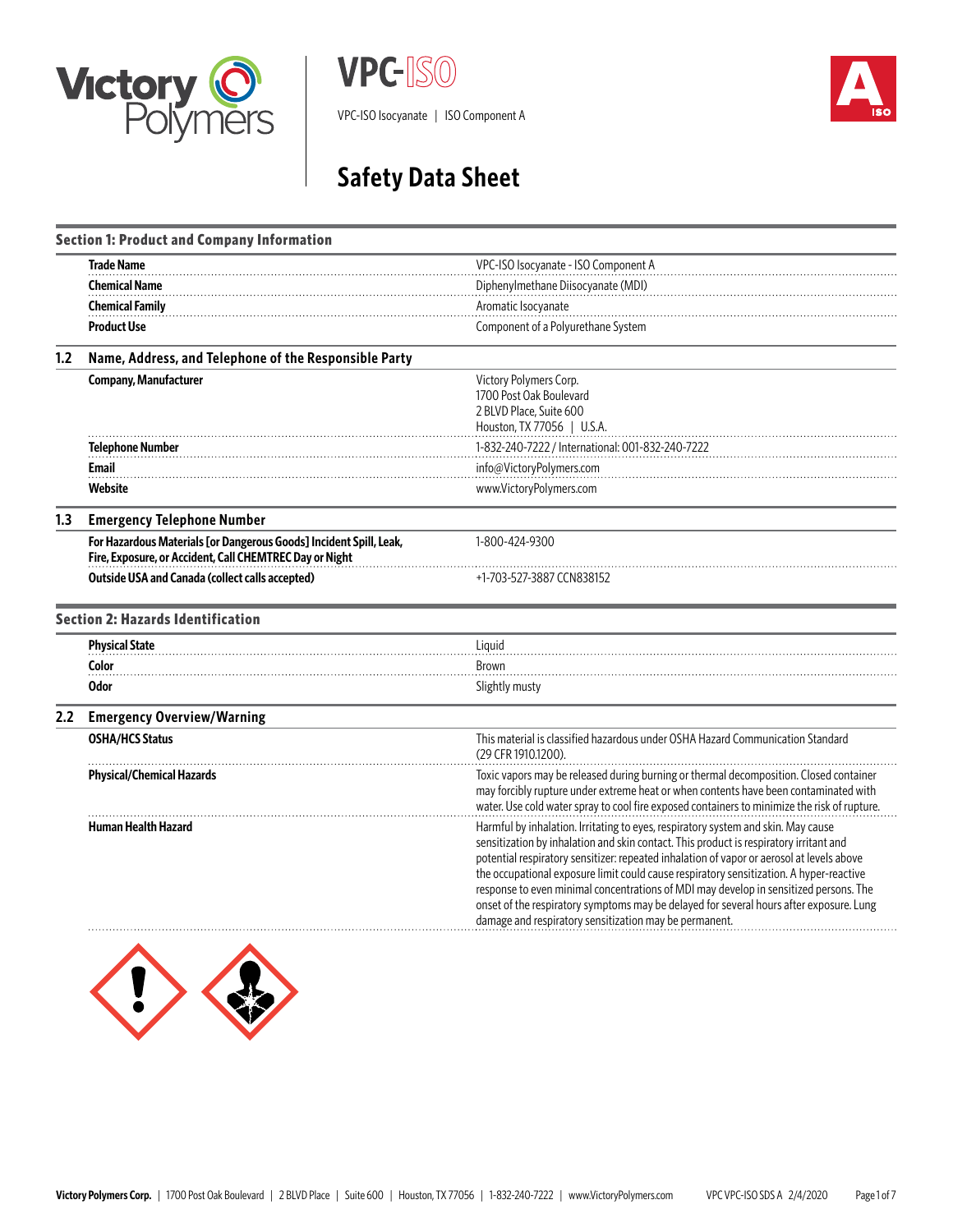



# **Section 3: Composition/Information on Ingredients**

|                                               | CAS#           |           |
|-----------------------------------------------|----------------|-----------|
| Polymeric Diphenylmethane Diisocyanate (pMDI) | 9016-87-9      | $50 - 60$ |
| ' Diphenylmethane Diisocyanate (MDI)          | $101 - 68 - 8$ | 35 - 45   |
| '' Diphenylmethane Diisocyanate (MDI)         | 5873-54-1      |           |

#### **Section 4: First-Aid Measures**

| <b>Eye Contact</b>                | Immediately flush eyes with running water for a minimum of 15 minutes. Use lukewarm water if possible. Hold eyelids open during<br>flushing. Obtain medical attention immediately.                                                                                                                                                                                                                                                                                                                                                                                                                                                                                                                                                                                                        |
|-----------------------------------|-------------------------------------------------------------------------------------------------------------------------------------------------------------------------------------------------------------------------------------------------------------------------------------------------------------------------------------------------------------------------------------------------------------------------------------------------------------------------------------------------------------------------------------------------------------------------------------------------------------------------------------------------------------------------------------------------------------------------------------------------------------------------------------------|
| <b>Skin Contact</b>               | In case of contact, immediately remove contaminated clothing and shoes. Immediately flush skin with soap and water. Use<br>lukewarm water if possible. Wash contaminated clothing and shoes thoroughly before reuse. For severe exposures, immediately get<br>under safety shower and start rinsing. If the irritation develops, obtain medical attention.                                                                                                                                                                                                                                                                                                                                                                                                                                |
| Inhalation                        | Move to an area free from further exposure. Obtain medical attention immediately. If breathing is difficult, qualified personnel<br>should administer artificial respiration or oxygen. Asthmatic symptoms may develop and may be immediate or delayed up to<br>several hours. Extreme asthmatic reactions can be life threatening.                                                                                                                                                                                                                                                                                                                                                                                                                                                       |
| Ingestion                         | DO NOT induce vomiting unless directed to do so by medical personnel. Never give anything by mouth to an unconscious person. If<br>patient is conscious, wash out mouth with water. Get immediate medical attention.                                                                                                                                                                                                                                                                                                                                                                                                                                                                                                                                                                      |
| <b>Protection of First-Aiders</b> | No action shall be taken involving any personal risk or without suitable training. If it is suspected that fumes are still present, the<br>rescuer should wear an appropriate mask or self-contained breathing apparatus. It may be dangerous to the person providing aid to<br>give mouth-to-mouth resuscitation.                                                                                                                                                                                                                                                                                                                                                                                                                                                                        |
| Notes to Physician                | Eyes: Stain for evidence of corneal injury. If cornea is burned, instill antibiotic/steroid preparation as needed. Workplace vapors<br>could produce reversible corneal epithelial edema impairing vision. Skin: this compound is a skin sensitizer. Treat symptomatically<br>as for contact dermatitis or thermal burn. Ingestion: treat symptomatically. There is no specific antidote. Inducing vomiting is<br>contraindicated because of the irritating nature of compound. Inhalation: treatment is essentially symptomatic. An individual<br>having a dermal or pulmonary sensitization reaction to this material should be removed from further exposure to any diisocyanate.<br>Following severe exposure, the patient should be kept under medical review for at least 48 hours. |

# **Section 5: Firefighting Measures**

| Suitable Extinguishing Media                                                                                                                                             | Dry chemical, carbon dioxide $(CO2)$ , foam, water spray for large fires.                                                                                                                                                                                                                                                                                                                                                                                                                                                                       |
|--------------------------------------------------------------------------------------------------------------------------------------------------------------------------|-------------------------------------------------------------------------------------------------------------------------------------------------------------------------------------------------------------------------------------------------------------------------------------------------------------------------------------------------------------------------------------------------------------------------------------------------------------------------------------------------------------------------------------------------|
| Combustion products may include carbon monoxide, carbon dioxide, nitrogen oxides, hydrocarbons, and HCN.<br><b>Hazardous Products of Thermal</b><br><b>Decomposition</b> |                                                                                                                                                                                                                                                                                                                                                                                                                                                                                                                                                 |
| <b>Special Firefighting Procedures</b>                                                                                                                                   | Firefighter should be equipped with self-contained breathing apparatus (SCBA) with a full face-piece operated in positive pressure<br>mode to protect against potentially toxic and irritating fumes generated by thermal decomposition or combustion during a fire.<br>They should wear appropriate protective equipment such as PVC boots, gloves, safety helmet, and protective clothing. Avoid<br>contact with product. Exposure to heated diisocyanate can be extremely dangerous. Decontaminate equipment and clothing prior<br>to reuse. |
| <b>Unusual Fire/Explosion Hazards</b>                                                                                                                                    | A hazardous pressure buildup could result due to reaction with water producing CO <sub>2</sub> gas if contaminated containers are resealed.<br>Containers may burst if overheated. Use cold water spray to cool fire exposed containers to minimize the risk of rupture. Large fires<br>can be extinguished with large volumes of water applied from a safe distance, since reaction between water and hot diisocyanate<br>can be vigorous.                                                                                                     |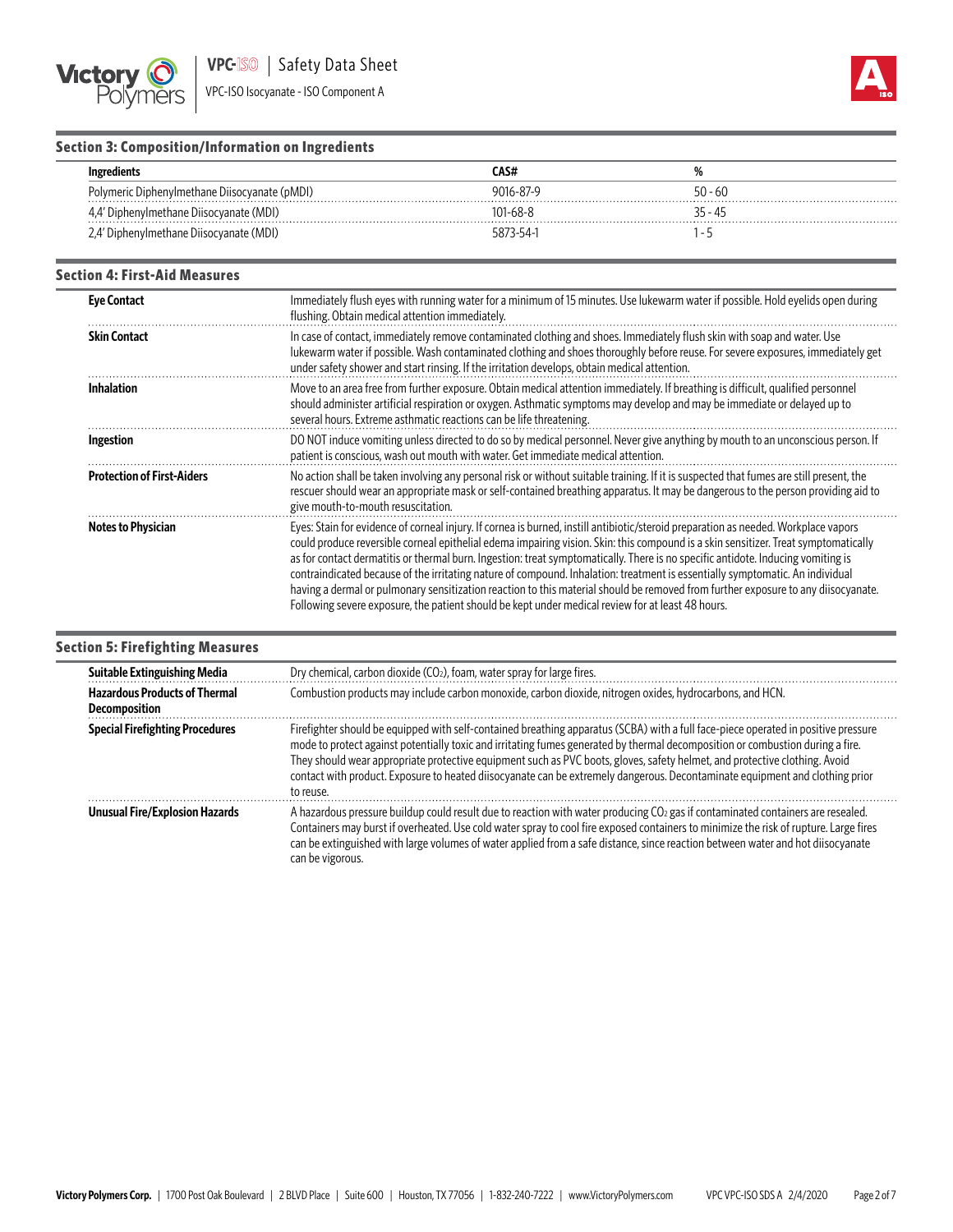



# **Section 6: Accidental Release Measures**

| <b>Spill and Leak Procedures</b> | Evacuate all non-emergency personnel. Isolate the area and prevent access. Eliminate all sources of ignition. Notify management.<br>Use protective equipment. Control sources of the leak. Ventilate. Clean-up should be performed by trained personnel.                                                                                                                                                                                                                                                                                                                                                                                                                                                                                                                                                                                                                                                                                                                                                                                       |
|----------------------------------|------------------------------------------------------------------------------------------------------------------------------------------------------------------------------------------------------------------------------------------------------------------------------------------------------------------------------------------------------------------------------------------------------------------------------------------------------------------------------------------------------------------------------------------------------------------------------------------------------------------------------------------------------------------------------------------------------------------------------------------------------------------------------------------------------------------------------------------------------------------------------------------------------------------------------------------------------------------------------------------------------------------------------------------------|
| <b>Methods for Cleaning-up</b>   | Environmental Precautions: Contain the spill to prevent spread into drains, sewers, water supplies, or soil. Major Spill or Leak:<br>Released material may be pumped into closed, but not sealed metal containers for disposal. Process can generate heat. People<br>dealing with major spillage should wear full protective clothing including respiratory protection. Use suitable protective<br>equipment. Minor Spill or Leak: Cover spill area with sand, earth or any suitable absorbent material. Saturate absorbent material<br>with neutralization solution and mix. Wait 15 minutes. Collect material in open-head metal containers. Repeat applications of<br>decontamination solution, with scrubbing, followed by absorbent until the surface is decontaminated. Check for residual surface<br>contamination. Swipe® test kits have been used for this purpose. Apply lid loosely and allow containers to vent for 72 hours to let<br>carbon dioxide escape. Wash the spillage area with water.<br>Test atmosphere for MDI vapor. |
| <b>Neutralization Solutions</b>  | a mixture of 75% water, 20% non-ionic surfactant and 5% n-propanol                                                                                                                                                                                                                                                                                                                                                                                                                                                                                                                                                                                                                                                                                                                                                                                                                                                                                                                                                                             |
|                                  | a mixture of 80% water with 20% non-jonic surfactant                                                                                                                                                                                                                                                                                                                                                                                                                                                                                                                                                                                                                                                                                                                                                                                                                                                                                                                                                                                           |
|                                  | a mixture of 90% water, 3-8% ammonium hydroxide or concentrated ammonia and 2% detergent                                                                                                                                                                                                                                                                                                                                                                                                                                                                                                                                                                                                                                                                                                                                                                                                                                                                                                                                                       |

## **Section 7: Handling and Storage**

| <b>Storage Temperature</b>  | $50 - 100$ °F (10 - 38°C)                                                                                                                                                                                                                                                                                                                                                                                                                                                                                                                                                                                                                                                                                                                                                                                                                                                                                                                                                                                                                                                                                                                                |
|-----------------------------|----------------------------------------------------------------------------------------------------------------------------------------------------------------------------------------------------------------------------------------------------------------------------------------------------------------------------------------------------------------------------------------------------------------------------------------------------------------------------------------------------------------------------------------------------------------------------------------------------------------------------------------------------------------------------------------------------------------------------------------------------------------------------------------------------------------------------------------------------------------------------------------------------------------------------------------------------------------------------------------------------------------------------------------------------------------------------------------------------------------------------------------------------------|
| <b>Storage Life</b>         | 12 months                                                                                                                                                                                                                                                                                                                                                                                                                                                                                                                                                                                                                                                                                                                                                                                                                                                                                                                                                                                                                                                                                                                                                |
| <b>Handling</b>             | Do not breathe vapor, mists, or dusts. Avoid contact with skin and eyes. Use adequate ventilation to keep airborne isocyanate<br>levels below the exposure limits. The efficiency of the ventilation system must be monitored regularly because of the possibility of<br>blockage. When the product is sprayed, heated, or used in confined space, suitable respiratory protection equipment with positive<br>air supply is required. Keep equipment clean. This material can produce asthmatic sensitization upon either single inhalation<br>exposure to a relatively high concentration or upon repeated inhalation exposures to lower concentrations. Individuals with lung or<br>breathing problems or prior allergic reactions to isocyanates must not be exposed to vapors and mist. Do not breathe smoke and<br>gases created by overheating or burning this material. Decomposition products can be highly toxic and irritating. Keep stocks of<br>decontaminant readily available. Employee education and training in the safe use and handling of this product are required under<br>the OSHA Hazard Communication Standard 29 CFR 1910 1200. |
| <b>Storage</b>              | Store in tightly closed containers to prevent moisture contamination. Due to reaction with water producing CO2 gas, a hazardous<br>buildup of pressure could result if contaminated containers are resealed. Do not reseal container if contamination is suspected.<br>Uncontaminated containers, free of moisture, may be resealed only after placing under a nitrogen blanket.                                                                                                                                                                                                                                                                                                                                                                                                                                                                                                                                                                                                                                                                                                                                                                         |
| <b>Packaging Containers</b> | Suitable: steel, stainless steel. Unsuitable: copper, copper alloys, or galvanized surfaces.                                                                                                                                                                                                                                                                                                                                                                                                                                                                                                                                                                                                                                                                                                                                                                                                                                                                                                                                                                                                                                                             |

## **Section 8: Exposure Control/Personal Protection**

**Ingredient Name** 4,4' Diphenylmethane Diisocyanate

## **8.2 Occupational Exposure Limits**

US. ACGIH Threshold Limit Values: TWA: 0.005 ppm

US. OSHA Table Z-1 Limits for Air Contaminants (29 CFR 1910.1000): Ceiling Limit Value: 0.02 ppm, 0.2 mg/m<sup>3</sup> US. NIOSH: Pocket Guide to Chemical Hazards: Recommended Exposure Limit REL/TWA: 0.005 ppm, 0.05 mg/m<sup>3</sup> (10 hours, 40 hrs/week) Ceiling Limit Value and Time Period (if specified): 0.020 ppm, 0.2 mg/m<sup>3</sup> (10 min)

#### **8.3 Environmental Controls Occupational Exposure Controls** Provide exhaust ventilation or other engineering controls to keep the airborne vapors concentrations below their respective occupational exposure limits. Standard reference sources regarding industrial ventilation (e.g., ACGIH Industrial Ventilation Manual) should be used as a guide about adequate ventilation. To ensure that published exposure limits have not been exceeded, monitoring for airborne diisocyanate should become part of the overall employee exposure characterization program. NIOSH and OSHA have developed sampling and analytical methods and they are available upon request. MDI can only be smelled if the occupational exposure limit has been exceeded considerably. . . . . . . . . . . . . . . . . **Environmental Exposure Controls** Emissions from ventilation or work process equipment should be checked to ensure compliance with the requirements of environmental protection legislation. In some cases, fume scrubbers, filters, or engineering modifications to the process equipment will be necessary to reduce emissions to acceptable levels.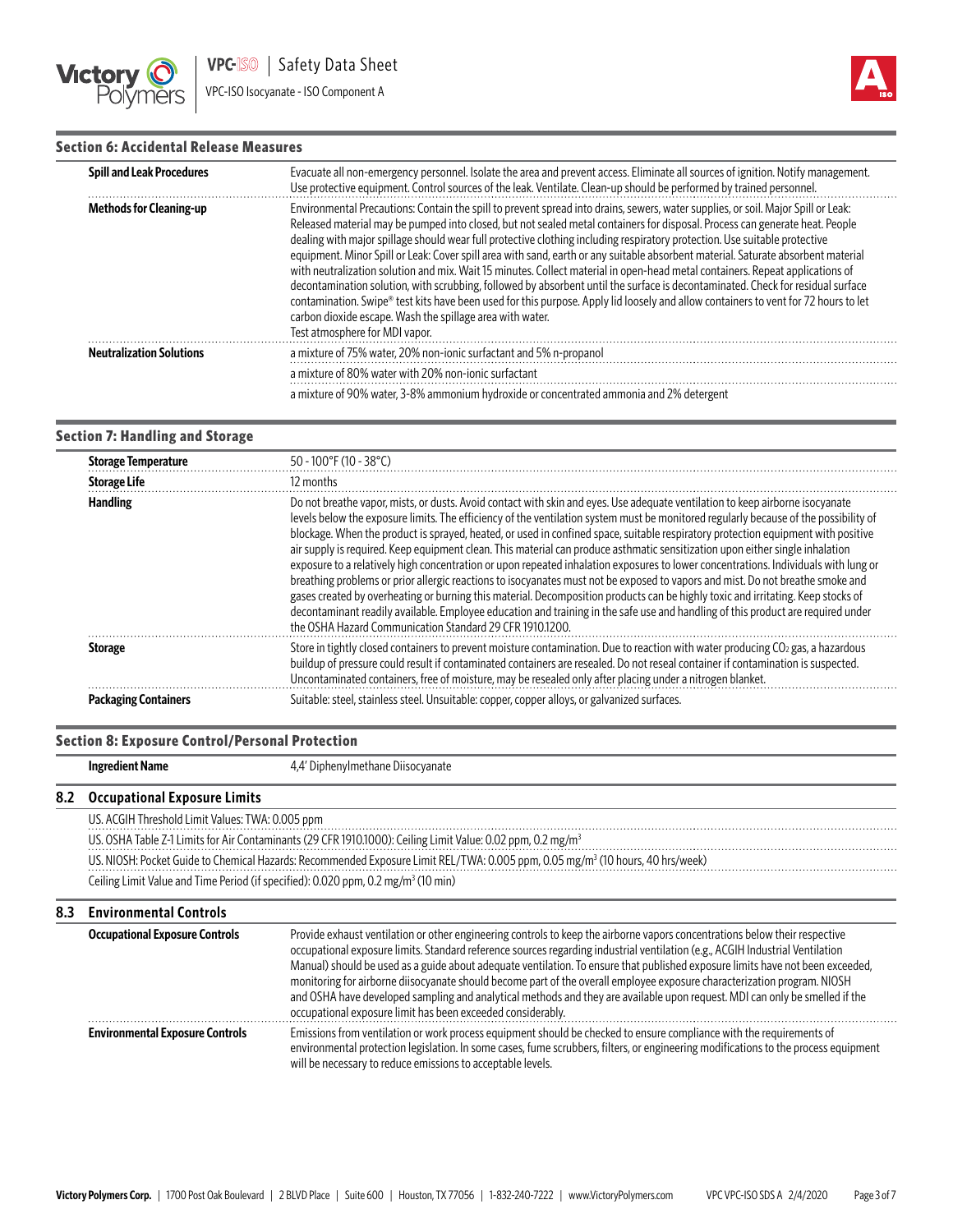

VPC-ISO Isocyanate - ISO Component A



# **8.4 Personal Protective Equipment**

| <b>Eye Protection</b>                 | Eye protection is required when directly handling liquid product. Safety eye wear such as chemical safety goggles or 8" face shield<br>should be used when there is a greater risk of liquid splash. Contact lenses should not be worn when working with this chemical.                                                                                                                                                                                                                                                                                                                                                                                                                                                                                                                                                                                                                                                                                                                                                                                                                                                                                                                                                                                                                                                                       |
|---------------------------------------|-----------------------------------------------------------------------------------------------------------------------------------------------------------------------------------------------------------------------------------------------------------------------------------------------------------------------------------------------------------------------------------------------------------------------------------------------------------------------------------------------------------------------------------------------------------------------------------------------------------------------------------------------------------------------------------------------------------------------------------------------------------------------------------------------------------------------------------------------------------------------------------------------------------------------------------------------------------------------------------------------------------------------------------------------------------------------------------------------------------------------------------------------------------------------------------------------------------------------------------------------------------------------------------------------------------------------------------------------|
| <b>Skin Protection</b>                | Avoid all contact with skin. Cover exposed skin area with appropriate clothing to prevent skin contact. Use chemical resistant<br>gloves such as nitrile/butadiene rubber ("nitrile" or "NBR"), butyl rubber, polyvinyl chloride ("PVC" or "vinyl"), polychloroprene<br>(neoprene). Protective gloves should be worn when handling freshly made polyurethane products to avoid contact with trace<br>residual materials that may be hazardous in contact with skin. Wash hands, forearms, and face thoroughly after handling chemical<br>products, before eating, smoking, and using the lavatory, and at the end of the working period. Appropriate techniques should be<br>used to remove potentially contaminated clothing. Wash contaminated clothing before reusing. Animal tests and other research<br>indicate that skin contact with MDI can play a role in causing isocyanate sensitization and respiratory reaction.                                                                                                                                                                                                                                                                                                                                                                                                                |
| <b>Respiratory Protection</b>         | Airborne MDI concentrations greater than the ACGIH TLV-TWA (TWA) or OSHA PEL-C (PEL) can occur in inadequately ventilated<br>environments when MDI is sprayed, aerosolized, or heated. In such cases, respiratory protection must be worn. The type of<br>protection selected must comply with the requirements set forth in OSHA's Respiratory Protection Standard (29 CFR 1910.134). The<br>types of available protection include: 1) an atmosphere-supplying respirator such as a self-contained breathing apparatus (SCBA) or<br>a supplied air respirator (SAR) in the positive pressure or continuous flow mode, or 2) an air purifying respirator (APR). If an APR is<br>selected, then: a) cartridge must be equipped with an end-of-service life indicator (ESLI) certified by NIOSH, or (b) a change out of<br>schedule, based on objective information or data that will ensure that the cartridges are changed out before the end of their service<br>life, must be developed and implemented. The basis for the change out of schedule must be described in the written respirator<br>program. Further, if an APR is selected, the airborne diisocyanate concentration must be no greater than 10 times the TLV or PEL.<br>The recommended APR cartridge is an organic vapor/particulate filter combination cartridge (OV/P100). |
| <b>Medical Surveillance</b>           | All applicants assigned to an isocyanate work area should undergo a pre-placement medical evaluation. A history of asthma,<br>bronchitis, eczema, or respiratory allergies such as hay fever, are possible reasons for medical exclusion from isocyanate areas.<br>Once a worker has been diagnosed as sensitized to any isocyanate, no further exposure can be permitted. The Occupational<br>Exposure Limits do not apply to previously sensitized individuals. A comprehensive annual medical surveillance program should be<br>instituted for all employees who are potentially exposed to diisocyanates.                                                                                                                                                                                                                                                                                                                                                                                                                                                                                                                                                                                                                                                                                                                                 |
| <b>Additional Protective Measures</b> | Ensure that eyewash stations and safety showers are close to the workstation. Educate and train employees in the safe use and<br>handling of this product. Follow all label instructions.                                                                                                                                                                                                                                                                                                                                                                                                                                                                                                                                                                                                                                                                                                                                                                                                                                                                                                                                                                                                                                                                                                                                                     |

# **Section 9: Physical and Chemical Properties**

| Phy<br>ıcal State              | Brown                                                           |
|--------------------------------|-----------------------------------------------------------------|
| 0dor                           | Slightly musty                                                  |
| Viscosity @ 77°F (25°C)        | 180 - 220 cps                                                   |
| Specific Gravity @ 77°F (25°C) | 124                                                             |
| <b>Flash Point</b>             | > 388°F (198°C) by ASTM D 93                                    |
| Ignition Temperature           | $>1112$ °F (600°C)                                              |
| <b>Boiling Point</b>           | $-406^{\circ}$ F (208°C)                                        |
| Density<br>Bull                | 1.234 kg/m <sup>3</sup>                                         |
| pH                             | N/A                                                             |
| Pressure<br>Vapc               | < 0.0001 mmHg @ 77°F (25°C) (MDI)                               |
| / (Air=1)<br>Vapo              | 8.5 for MDI                                                     |
| Soli<br>water                  | Insoluble. Reacts slowly with water to liberate CO <sub>2</sub> |

# **Section 10: Stability and Reactivity**

| Incompatibility                            | Stable at room temperature. This product will react and release heat with any materials containing active hydrogen. The reaction is<br>accelerated and can be violent at higher temperatures if the miscibility of the reaction partners is good or is supported by stirring<br>or by the presence of solvents. MDI is insoluble with and heavier than water and sinks to the bottom, but reacts slowly at the<br>interface. A solid water-insoluble layer of polyurea is formed at the interface by liberating CO2. |
|--------------------------------------------|----------------------------------------------------------------------------------------------------------------------------------------------------------------------------------------------------------------------------------------------------------------------------------------------------------------------------------------------------------------------------------------------------------------------------------------------------------------------------------------------------------------------|
| <b>Conditions/Materials to Avoid</b>       | Avoid high temperatures. Avoid water, alcohols, amines, bases, copper alloys.                                                                                                                                                                                                                                                                                                                                                                                                                                        |
| <b>Hazardous Polymerization</b>            | May occur at elevated temperatures (350 $\degree$ F (177 $\degree$ C)), in the presence of alkalies, tertiary amines, and metal compounds.                                                                                                                                                                                                                                                                                                                                                                           |
| <b>Hazardous Products of Decomposition</b> | Isocyanate vapors and other irritating, highly toxic gases such as carbon dioxide, carbon monoxide, nitrogen oxides, hydrocarbons,<br>and HCN.                                                                                                                                                                                                                                                                                                                                                                       |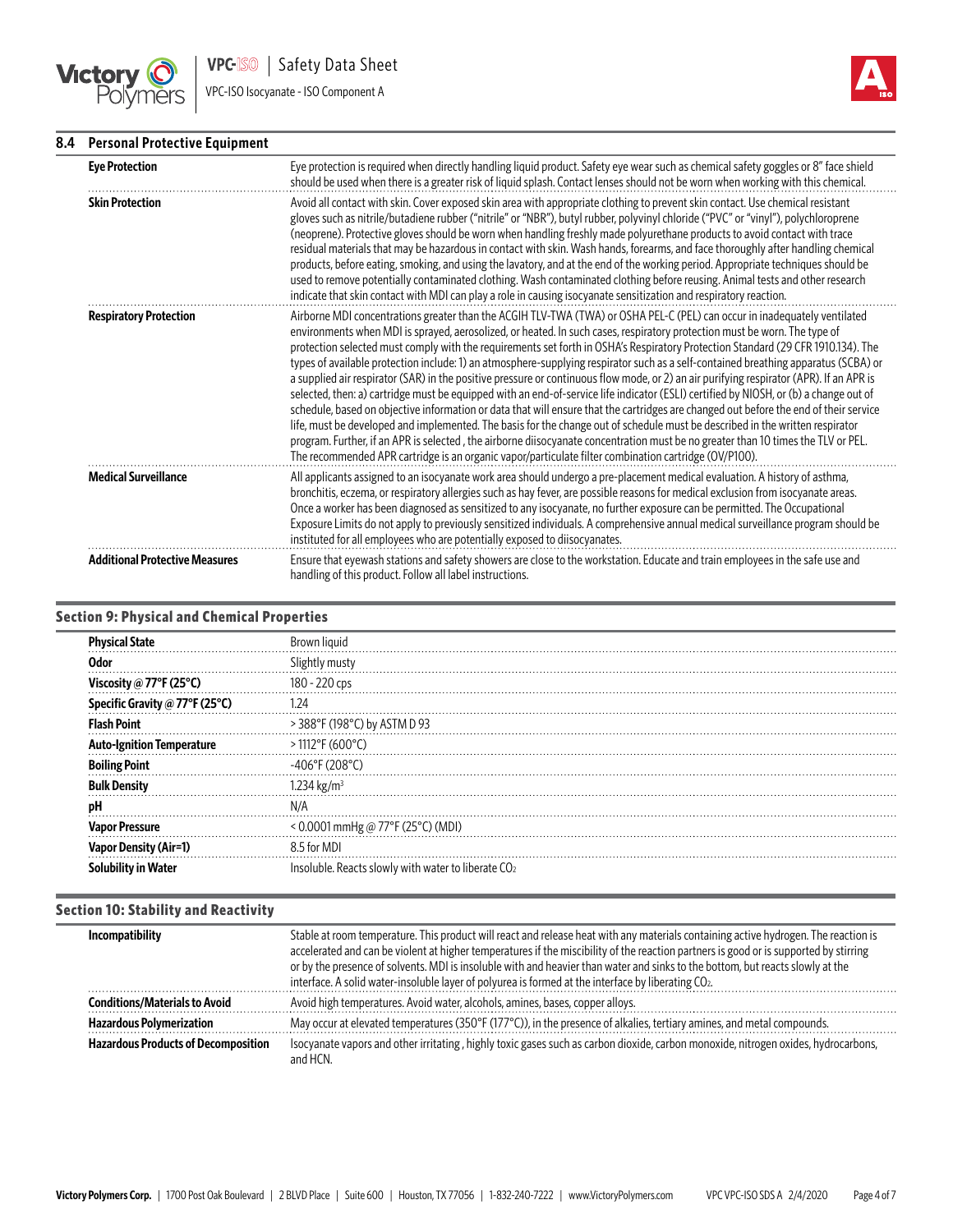

Irritation to lungs & nasal cavities

# **Section 11: Toxicological Information**

|                                                  | <b>Acute Oral Toxicity,</b><br>LD50 (Rat) | <b>Acute Inhalation Toxicity,</b><br>$LC50$ (Rat)                   | <b>Acute Dermal Toxicity,</b><br>LD50 (Rabbit) | <b>Repeated Dose Toxicity (Rat)</b>                                                                       |
|--------------------------------------------------|-------------------------------------------|---------------------------------------------------------------------|------------------------------------------------|-----------------------------------------------------------------------------------------------------------|
| VPC-ISO A<br>(data based on comparable products) | > 2000 mg/kg                              | 490 mg/m <sup>3</sup> (4 hr)                                        | slightly irritating                            | 90 days, inhalation: NOAEL:<br>$1 mg/m3$ (6 hrs/day, 5 days/week)<br>Irritation to lungs & nasal cavities |
| 4.4' Diphenylmethane Diisocyanate                | N/A                                       | $369 \,\mathrm{mg/m^3}$ (4 hr)<br>$>$ 2240 mg/m <sup>3</sup> (1 hr) | $>10,000$ mg/kg                                | 90 days, inhalation: NOAEL:<br>0.3 mg/m <sup>3</sup> (18 hrs/day, 5 days/week)                            |

#### **11.2 Potential Acute Health Effects**

| <b>Eye Contact</b>  | Irritating to eyes.                                                                                                                                                                                                                                                                                                                                                                                                                                                                                                                                                             |
|---------------------|---------------------------------------------------------------------------------------------------------------------------------------------------------------------------------------------------------------------------------------------------------------------------------------------------------------------------------------------------------------------------------------------------------------------------------------------------------------------------------------------------------------------------------------------------------------------------------|
| <b>Skin Contact</b> | Irritating to skin. May cause sensitization by skin contact.                                                                                                                                                                                                                                                                                                                                                                                                                                                                                                                    |
| <b>Inhalation</b>   | Product is a respiratory irritant and potential respiratory sensitizer. Repeated inhalation of vapors or aerosols at levels above the<br>occupational exposure limit could cause respiratory sensitization. Symptoms may include irritation to eyes, nose, throat, and lungs,<br>possibly combined with dryness of the throat, tightness of chest, and difficulty in breathing. The onset of the respiratory symptoms<br>may be delayed for several hours after exposure. A hyper-reactive response to even minimal concentrations of MDI may develop in<br>sensitized persons. |
| <b>Ingestion</b>    | Low oral toxicity. Ingestion may cause irritation of gastrointestinal tract.                                                                                                                                                                                                                                                                                                                                                                                                                                                                                                    |

# **11.3 Potential Chronic Health Effects**

| <b>Target Organs</b>        | Lungs, upper respiratory tract, skin.                                                                                                                                                                                                                                                                                                                                                                                                                                                                                                                                                                                                                                                                                                                                                                                                                                                                                                                                                       |
|-----------------------------|---------------------------------------------------------------------------------------------------------------------------------------------------------------------------------------------------------------------------------------------------------------------------------------------------------------------------------------------------------------------------------------------------------------------------------------------------------------------------------------------------------------------------------------------------------------------------------------------------------------------------------------------------------------------------------------------------------------------------------------------------------------------------------------------------------------------------------------------------------------------------------------------------------------------------------------------------------------------------------------------|
| <b>Carcinogenic Effects</b> | A study was conducted where groups of rats were exposed for 2 years to a respirable polymeric MDI aerosol at concentrations<br>of 0,0.2, 1, or 6 mg/m <sup>3</sup> . No adverse effects were observed at 0.2 mg/m <sup>3</sup> . At the 1 mg/m <sup>3</sup> , minimal nasal and lung irritant effects<br>were seen. Only at the top concentration $(6 \text{ mg/m}^3)$ there was an increased incidence of benign tumor of the lung. One malignant<br>pulmonary tumor was seen in the 6 mg/m <sup>3</sup> group. MDI administration to rats in this study did not change the distribution and<br>incidence of tumors from those seen in control animals. The increased incidence of lung tumors is associated with prolonged<br>respiratory irritation and the concurrent accumulation of yellow material in the lung. In the absence of prolonged exposure to high<br>concentrations leading to chronic irritation and lung damage, it is highly unlikely that tumor formation will occur. |
| <b>Mutagenic Effects</b>    | There is no substantial evidence of mutagenic potential.                                                                                                                                                                                                                                                                                                                                                                                                                                                                                                                                                                                                                                                                                                                                                                                                                                                                                                                                    |
| <b>Reproductive Effects</b> | No adverse reproductive effects are anticipated. No birth defects were seen in two independent animal (rat) studies. Fetotoxicity<br>was observed at doses that were extremely toxic (including lethal) to the mother.<br>Fetotoxicity was not observed at doses that were not maternally toxic. The doses used in these studies were maximal respirable<br>concentrations well in excess of the defined occupational exposure limits.                                                                                                                                                                                                                                                                                                                                                                                                                                                                                                                                                      |

#### **Section 12: Ecological Information**

# **12.1 Aquatic Toxicity Data for Components Toxicity**

| <b>VPC-ISO A</b><br>(data based on comparable products) | Biodegradation: 0%, not degradable (exposure time 28 days)<br>Bioaccumulation: does not accumulate (112 days) (rainbow trout)<br>Acute & Prolonged Toxicity to Fish: LC50: > 1,000 mg/l (96 hrs) (zebra fish)<br>$LC50: > 3,000$ mg/l (96 hrs) (orange-red killifish)<br>Acute & Prolonged Toxicity to Invertebrates: EC50: > 1,000 mg/l (24 hrs) (daphnia magna)<br>Toxicity to Aquatic Plants: NOEC: 1,640 mg/l (72 hrs) (green algae)<br>Toxicity to Microorganisms: EC50: > 100 mg/l (3 hrs) (activated sludge)                                                    |
|---------------------------------------------------------|------------------------------------------------------------------------------------------------------------------------------------------------------------------------------------------------------------------------------------------------------------------------------------------------------------------------------------------------------------------------------------------------------------------------------------------------------------------------------------------------------------------------------------------------------------------------|
| 4,4' Diphenylmethane Diisocyanate                       | Acute & Prolonged Toxicity to Fish: LC50: > 500 mg/l (24 hrs) (zebra fish)<br>Acute & Prolonged Toxicity to Invertebrates: EC50: > 500 mg/l (24 hrs) (daphnia magna)                                                                                                                                                                                                                                                                                                                                                                                                   |
| Mobility                                                | By considering the production and use of substance, it is unlikely that significant environmental exposure in the air or water<br>will arise. Immiscible with water but will react and produce inert and non-biodegradable solids. Conversion to soluble products,<br>including diamino-diphenylmethane (MDA) is very low under the optimal laboratory conditions of good dispersion and low<br>concentration. In air, the predominant degradation process is predicted to be relatively rapid OH attack, by calculation and by<br>analogy with related diisocyanates. |
| <b>Other Adverse Effects</b>                            | By comparison with an analogous product, the following values are anticipated. The measured ecotoxicity is that of the hydrolyzed<br>product, generally under conditions maximizing production of soluble species. Even so, the observed ecotoxicity is low/very low. A<br>pond study showed gross contamination caused no significant toxic effects on a wide variety of flora in all tophic levels (including<br>fish), no detectable diamino-diphenylmethane (MDA), and no evidence of bioaccumulation of MDI or MDA.                                               |
|                                                         |                                                                                                                                                                                                                                                                                                                                                                                                                                                                                                                                                                        |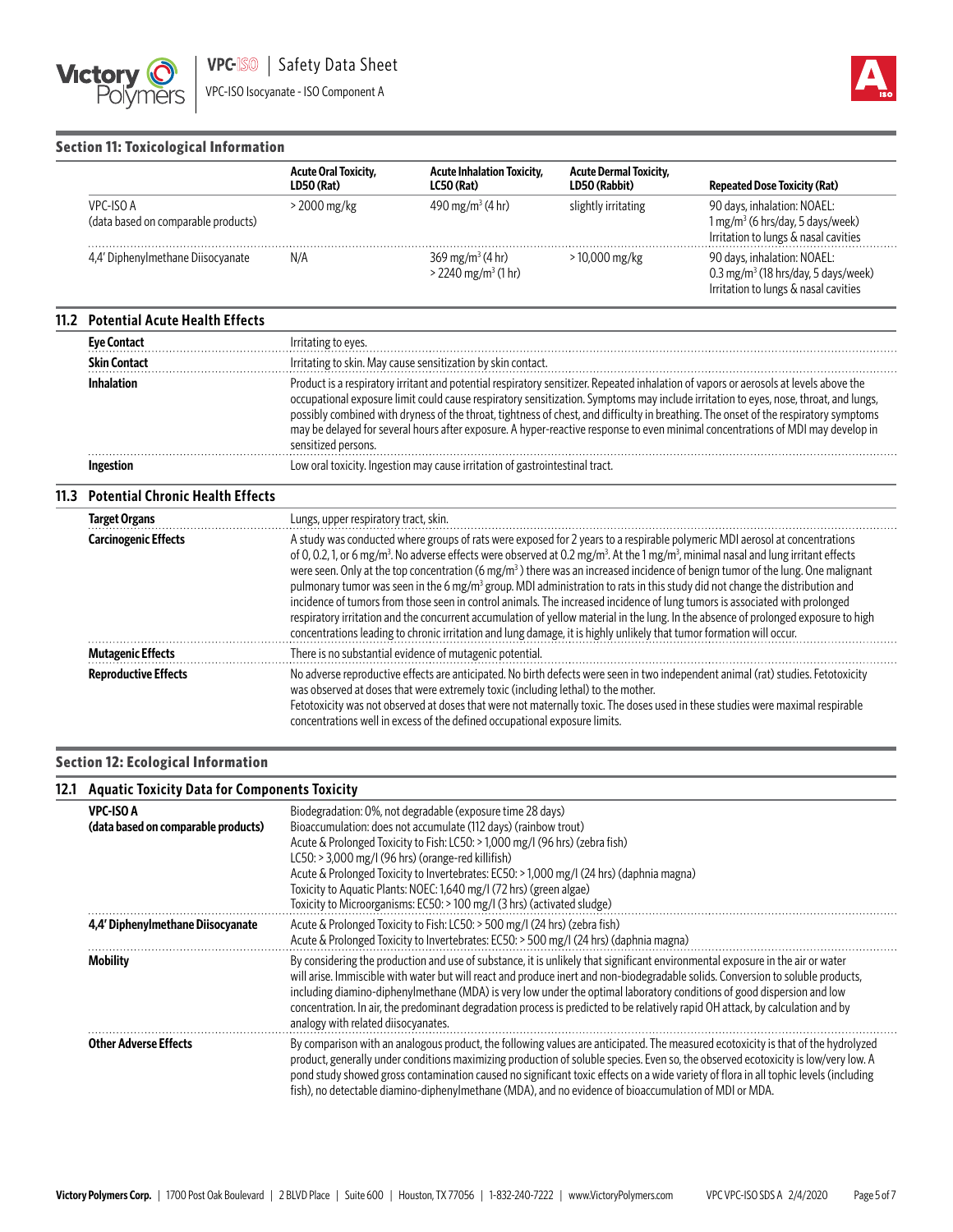



L.

# **Section 13: Disposal Consideration**

| <b>Waste Disposal Method</b>       | The generation of waste should be avoided or minimized whenever possible. Waste must be disposed of in compliance with<br>federal, state, provincial, and local environmental control regulations. Dispose of surplus and non-recyclable products via licensed<br>waste disposal contractor. Incineration is the preferred method. If incinerated, toxic and corrosive combustion gases must be<br>properly handled. |
|------------------------------------|----------------------------------------------------------------------------------------------------------------------------------------------------------------------------------------------------------------------------------------------------------------------------------------------------------------------------------------------------------------------------------------------------------------------|
| <b>Empty Container Precautions</b> | Empty containers retain product residue (liquid and/or vapor) and can be dangerous. Do not pressurize, cut, weld, braze, solder,<br>drill, grind, or expose such containers to heat, flame, sparks, static electricity, or other sources of ignition. All containers should be<br>disposed of in an environmentally safe manner and in accordance with governmental regulations.                                     |

Victory Polymers has no control over the management practices or manufacturing processes of parties handling or using this material. The information presented here pertains only to the product as shipped in its original condition as described in SDS Section 3 (Ingredients).

| <b>Section 14: Transport Information</b> |                                                                                                                                                                                                |
|------------------------------------------|------------------------------------------------------------------------------------------------------------------------------------------------------------------------------------------------|
| <b>Technical Shipping Name</b>           | VPC-ISO A                                                                                                                                                                                      |
| <b>Land Transport/DOT Classification</b> | Non-regulated                                                                                                                                                                                  |
| <b>RSPA/DOT Regulated Components</b>     | 4.4' Diphenylmethane Diisocyanate<br>Reportable Quantity (RQ) for 4.4 MDI: Single containers with $\geq 5,000$ lbs<br>Reportable Quantity (RQ) for A-PMDI: Single containers with ≥ 11,905 lbs |
| Additional Transport Information         | In individual containers of less than the Reportable Quantity, material ships as non-regulated                                                                                                 |
| Sea Transport/IMDG Classification        | Non-regulated                                                                                                                                                                                  |
| Air Transport/ICAO/IATA Classification   | Non-regulated                                                                                                                                                                                  |
| <b>TDG Classification</b>                | Non-regulated                                                                                                                                                                                  |
| <b>Emergency Telephone Number</b>        | CHEMTREC 800-424-9300 or CANUTEC 613-996-6666                                                                                                                                                  |

# **Section 15: Regulatory Information**

#### **15.1 U.S. Federal Regulations**

| <b>OSHA Hazcom Standard Rating</b>                                                                                     | This material is classified as hazardous under OSHA Hazard Communication Standard (29 CFR 1910.1200)                                                                                                                                                                                                                                                                     |
|------------------------------------------------------------------------------------------------------------------------|--------------------------------------------------------------------------------------------------------------------------------------------------------------------------------------------------------------------------------------------------------------------------------------------------------------------------------------------------------------------------|
| <b>HSC Classification</b>                                                                                              | Toxic/Irritant/Sensitizer                                                                                                                                                                                                                                                                                                                                                |
| <b>US. Toxic Substances Control Act/TSCA</b>                                                                           | All ingredients are listed on the TSCA Inventory                                                                                                                                                                                                                                                                                                                         |
| <b>US. EPA CERCLA Hazardous</b><br>Substances (40 CFR 302)                                                             | 4.4' Diphenylmethane Diisocyanate (CAS 101-68-8) has a 5,000 lbs RQ. Any spill or release above the RQ must be reported to the<br>National Response Center (800-424-8802).                                                                                                                                                                                               |
| SARA Section 311/312<br><b>Hazard Categories</b>                                                                       | Acute Health Hazard, Chronic Health Hazard                                                                                                                                                                                                                                                                                                                               |
| US. EPA EPCRA SARA Title III Section<br><b>302 Extremely Hazardous Substance</b><br>(40 CFR 355, Appendix A)           | Non-regulated                                                                                                                                                                                                                                                                                                                                                            |
| US. EPA EPCRA SARA Title III Section<br>313 Toxic Chemicals (40 CFR 372.65) -<br><b>Supplier Notification Required</b> | Components: Polymeric Diphenylmethane Diisocyanate (pMDI): 50 - 60%<br>4,4' Diphenylmethane Diisocyanate: 35 - 45%                                                                                                                                                                                                                                                       |
| US. EPA RCRA Composite List of<br><b>Hazardous Wastes and Appendix VIII</b><br>Hazardous Constituents (40 CFR 261)     | If discarded in its purchased form, this product will not be a hazardous waste either by listing or by characteristic. However, under<br>RCRA, it is the responsibility of the product user to determine at the time of disposal, whether a material containing the product or<br>derived from the product should be classified as a hazardous waste (40 CFR 261.20-24). |
| <b>State Regulations</b>                                                                                               | The following chemicals are specifically listed by individual states; other product specific health and safety data in other sections of<br>the SDS may also be applicable to state requirements. For details on your regulatory requirements, you should contact appropriate<br>agency in your state.                                                                   |
| California Prop. 65                                                                                                    | No ingredients listed                                                                                                                                                                                                                                                                                                                                                    |